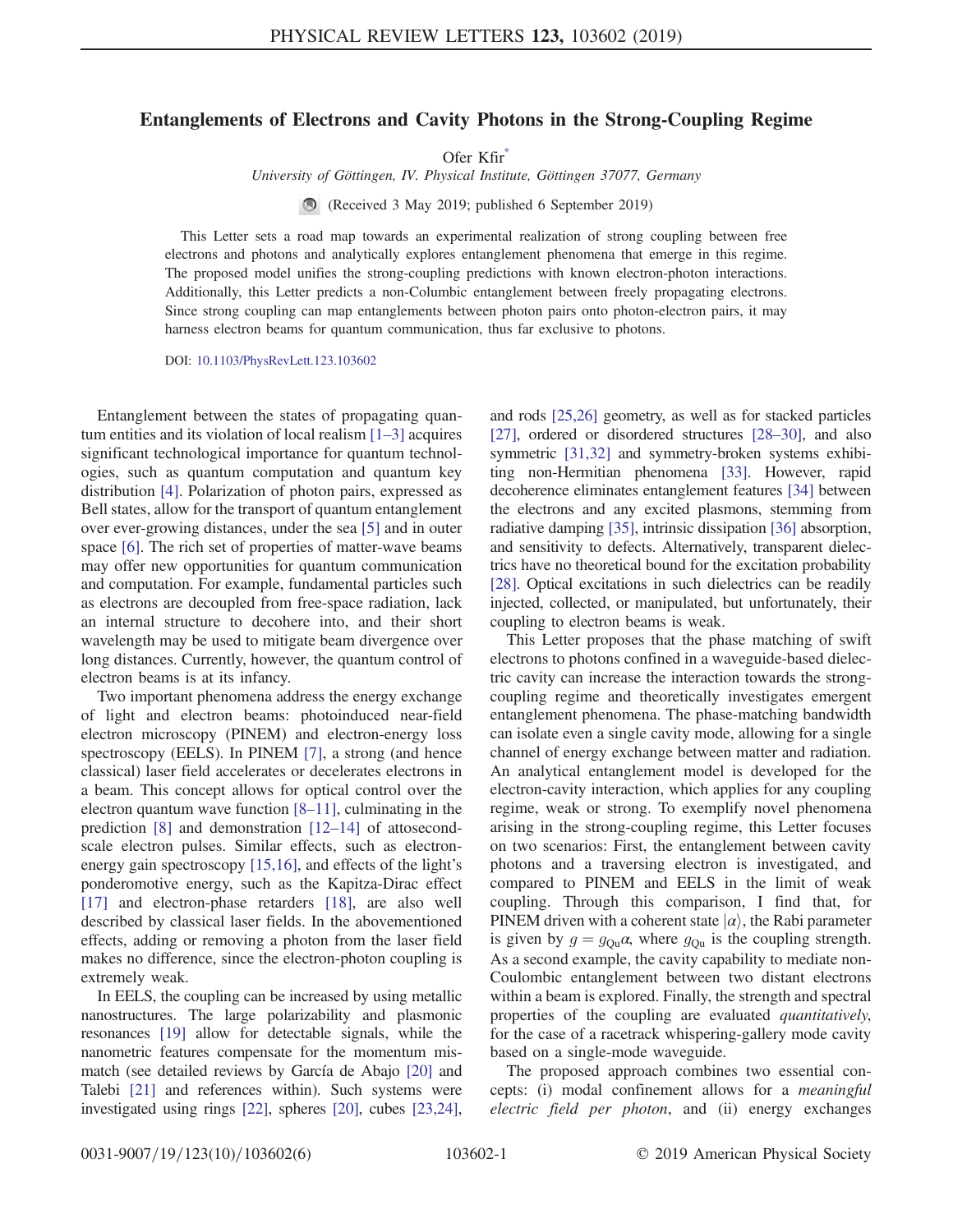<span id="page-1-0"></span>

FIG. 1. Proposed experiment for a narrow bandwidth strong coupling. (a) Evanescent optical field couples a cavity mode to an adjacent electron. (b) Phase matching between the electron and the cavity photon limits the coupling to a narrow spectral band. For example, a 100  $\mu$ m propagation near a  $Si<sub>3</sub>N<sub>4</sub>$  cavity limits the coupling bandwidth (expressed as EELS bandwidth) to 11 meV around  $\hbar \omega_0 = 1.166$  eV ( $\lambda = 1064$  nm).

between a light field and a traversing electron is increased by *phase matching* them over an extended length. Thus, the effect of even a single photon can build up coherently along the propagation and approach strong coupling. Those can be realized by using a whispering-gallery mode (WGM) cavity with a racetrack geometry (see Fig. [1](#page-1-0)). An electron beam passing parallel to a straight section of the cavity, which is a single-mode waveguide, excites the mode via its evanescent tail in the vacuum. The conservation of both energy and momentum (i.e., phase matching) is fulfilled only for a specific photon energy, for which the electron travels at the mode's phase velocity. The interaction spectral bandwidth can be very narrow due to dispersion in the waveguide. In the example of Fig. [1\(b\),](#page-1-0) a siliconnitride  $(Si<sub>3</sub>N<sub>4</sub>)$  cavity is optimized to couple electron beams accelerated to 200 keV with photons having vacuum wavelength near 1.064  $\mu$ m ( $\hbar \omega_0 = 1.166$  eV). The coupling bandwidth narrows down to only 0.011 eV after a propagation of 100  $\mu$ m. More details are discussed later on.

The analytical model relies on the narrow spectral response of the proposed system. Only photons having angular frequency  $\omega_0$  are phase matched with the relativistic electron beam. The narrow bandwidth suppresses finite electron wave packet [\[37,38\]](#page-5-15) effects. The quantum state of these two systems can be described as energyladder systems with  $\hbar \omega_0$  spacing between the levels: The photon Fock states in the cavity are represented by  $|n\rangle$ , a semi-infinite ladder with  $n \geq 0$ . The electron states  $|E_k\rangle$ , with  $E_k = E_0 + k\hbar\omega_0$ , represent gain  $(k > 0)$  and loss  $(k < 0)$  with respect to the "zero-loss energy"  $E_0$ .  $\hbar$  is the reduced Planck's constant. Thus, a general state of such electron-photon system can be written as

<span id="page-1-2"></span>
$$
|\psi\rangle = \sum_{n=0}^{\infty} \sum_{k=-\infty}^{\infty} c_{n,k} |E_k, n\rangle.
$$
 (1)

The relation between the state of the system before and after the interaction can be described by the scattering matrix  $\hat{S}$  as  $|\psi_{\text{final}}\rangle = \hat{S}|\psi_{\text{initial}}\rangle$ . Neglecting electron dispersion effects allows one to write  $\hat{S}$  as an operator that exchanges energy between the electrons and the photons,

$$
\hat{S} = D(\hat{b}g_{\text{Qu}}) = e^{g_{\text{Qu}}\hat{b}\hat{a}^{\dagger} - g_{\text{Qu}}^*\hat{b}^{\dagger}\hat{a}}.
$$
\n(2)

 $\hat{a}$  and  $\hat{a}^{\dagger}$  are the noncommuting photon-ladder operators, and  $\hat{b}$  and  $\hat{b}^{\dagger}$  are the commuting electron-energy-ladder operators. The commutation  $[\hat{b}, \hat{b}^{\dagger}] = 0$  results in an algebra similar to scalars, so  $\hat{S}$  behaves as the displacement operator  $D(g_{\text{Ou}})$  [\[39\]](#page-5-16). A comprehensive treatment of  $\hat{b}$ ,  $\hat{b}^{\dagger}$  and electron dispersion effects can be found in Secs. S.4 and S.1 of the Supplemental Material [\[40\]](#page-5-17), respectively. Although  $g_{\text{Ou}} \geq 1$  is the obvious definition for the strongcoupling regime, some strong-coupling phenomena, e.g., energy transfers of multiple quanta, emerge already for moderate couplings.

<span id="page-1-3"></span>The interaction of a relativistic electron with an empty cavity is an important and instructive case to consider [see Fig. [2\(a\)](#page-2-0)]. The initial state of the electron-photon system is a pure state, with the electron at the zero-loss energy and no photons

$$
|\psi_i\rangle = |E_0, 0\rangle. \tag{3}
$$

<span id="page-1-1"></span>Since the interaction is a displacement operator, the state after the interaction  $|\psi_f\rangle$  is a coherent state [\[43\],](#page-5-18) as for plasmons [\[44\]](#page-5-19). The conservation of energy entangles each optical Fock state to an equal electron-energy loss  $E_k = E_{-n}$ , therefore

$$
|\psi_f\rangle = \sum_{n\geq 0}^{\infty} e^{-|g_{\mathbb{Q}u}|^2/2} \frac{g_{\mathbb{Q}u}^n}{\sqrt{n!}} |E_{-n}, n\rangle.
$$
 (4)

One can consider Eq. [\(4\)](#page-1-1) as the multilevel electronphoton equivalent of a Bell pair,  $|\psi_f\rangle = (c_0|E_0, 0\rangle +$  $c_1|E_{-1}, 1\rangle + \cdots$ ). Thus, coincidence measurements should expose correlations between the measured electron-energy loss and photon detection. The equivalence to EELS experiments is retrieved for weak couplings, where only one energy loss quantum is detectable, with probability  $|g_{\text{Qu}}|^2$ . Higher EELS orders [\[44\]](#page-5-19) necessitate a strong coupling  $|g_{\text{Oul}}|$  ~ 1. In Sec. S.2 of the Supplemental Material [\[40\]](#page-5-17), strong-coupling EELS is derived as "fieldless PINEM" to touch upon their equivalence. A general feature of the electron-energy distribution is that the average loss is  $E_0 - \langle E \rangle = |g_{\text{Qu}}|^2$ , in either weak or strong coupling, with and without laser illumination.

For a quantum-optics description of PINEM experiments, one needs to consider a coherent state  $|\alpha\rangle$  with an average number of  $|\alpha|^2$  photons in the cavity. In this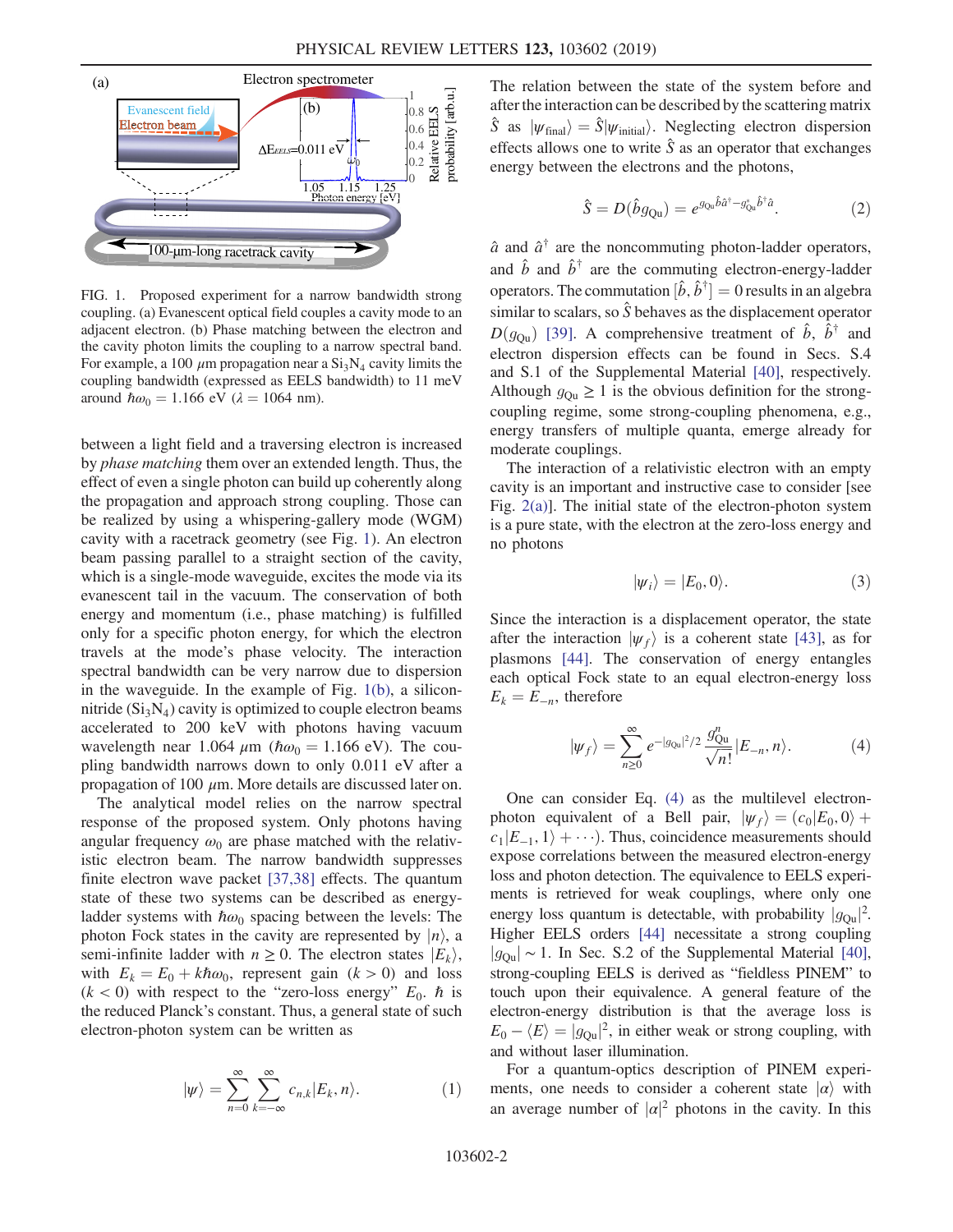<span id="page-2-1"></span>case, the exact final electron-photon quantum state is characterized by Eq. [\(1\)](#page-1-2) with the coefficients  $c_{n,k}^{\text{PINEM}} =$  $\langle E_k, n | D(\hat{b}g_{\text{Ou}}) | E_0, \alpha \rangle,$ 

$$
c_{n,k}^{\text{PINEM}} = e^{(|g_{\text{Qu}}|^2 - |\alpha|^2)/2} \frac{\alpha^{(n+k)} g_{\text{Qu}}^k}{\sqrt{n!}} \sum_{\ell=0}^{\infty} \left[ \frac{(n+k+\ell)!}{(n+k)!} \right] \times \frac{(-|g_{\text{Qu}}|^2)^{\ell}}{(k+\ell)! \ell!}.
$$
 (5)

Section S.2 in the Supplemental Material [\[40\]](#page-5-17) details the algebraic derivation. Figure [2\(b\)](#page-2-0) presents the electronphoton spectral probability map for the case of a strong coupling ( $g_{\text{Qu}} = 3$ ) to a cavity populated with nine photons in average,  $|\alpha\rangle = |3\rangle$ . The entanglement correlates diagonally as for an empty cavity, but also includes rich patterns. Specifically, the electron spectrum depends strongly on the entangled Fock state (see inset for  $n = 2$  and  $n = 3$ ). The overall electron spectra is smooth (red bars, top axis), similar to a spatial scattering of atoms off a coherent photon state [\[45,46\].](#page-5-20) The electron energy distributes nearly symmetrically around the mean,  $-|g_{\text{Qu}}|^2$ , with a spectral width of  $4|g_{\text{Ou}}\alpha|$ . This generalizes PINEM [\[7,47,48\]](#page-4-5), known for its  $4|g|$  bandwidth and for the symmetry around  $E_0$  (special case of  $|g_{\text{Qu}}|^2 \to 0$ ) [\[8\].](#page-4-6)

To exactly retrieve known PINEM spectra, with probability amplitudes  $c_k = J_k(2|g|)$  [\[8,47\],](#page-4-6) one needs to consider strong optical fields  $|\alpha| \gg 1$ , weakly coupled to the electron beam  $g_{\text{Qu}} \ll 1$ .  $J_k$  is the Bessel function of the first kind. Conveniently, Eq. [\(5\)](#page-2-1) reduces to Bessel-function amplitudes when approximating the square brackets within it as

<span id="page-2-0"></span>

FIG. 2. Electron-photon entanglement patterns. (a) Color map of  $|c_{n,k}|^2$ , the coincident probabilities of photons with electronenergy gain  $k\hbar\omega_0$ , after a strong interaction ( $g_{\text{Ou}} = 3$ ) with an empty cavity. (b) Rich entanglement features for an initial coherent state  $|\alpha = 3\rangle$ , in the cavity. Oscillations in the electron spectra coincident with Fock states (cf. inset for  $n = 2$  and  $n = 3$ ) are absent from the integrated electron spectrum (top axis, red bars) since Fock states are orthogonal. (c) The known electron spectrum for PINEM,  $|c_k|^2 = |J_k(2|g|)|^2$  (top, red bars), emerges for weak coupling and highly populated cavity ( $g_{\text{Qu}} = 0.25$ ,  $|\alpha\rangle = |10\rangle$ , with  $|g| = |g_{\text{Qu}}\alpha|$ . In this limit, the electron and photon states are separable.

<span id="page-2-4"></span>Thus, one can write  $(n+k)^{\ell}(-|g_{\text{Qu}}|^2)^{\ell} = (-|g_{\text{Qu}}\sqrt{n+k}|^2)^{\ell}$ . The summation in Eq. [\(5\)](#page-2-1) then transforms to  $(\sqrt{n+k})^{-k} e^{ik \arg g} J_k(2|g|)$ , with the definition

$$
|g| = |g_{\text{Qu}}\sqrt{n+k}| \approx |g_{\text{Qu}}\alpha|.
$$
 (6)

<span id="page-2-2"></span>Neglecting quantum fluctuations added to the light by the interaction  $(\sqrt{n+k})^{-k} = (\sqrt{\langle n+k \rangle})^{-k}$  decouples the electron and photon states. Thus, the resulting state

$$
|\psi_{\text{PINEM}}\rangle = |\alpha\rangle \otimes J_k(2|g|)|E_k\rangle \tag{7}
$$

fully retrieves the known PINEM Bessel amplitudes decoupled from the driving laser field. This decoupling justifies the description of the optically modulated electron wave function, with the natural emergence of the Rabi parameter as  $g = g_{\text{Qu}}\alpha$ . The reduction of Eq. [\(5\)](#page-2-1) to Eq. [\(7\)](#page-2-2) is expanded on in the Supplemental Material, Sec. S.2.2.1 [\[40\].](#page-5-17) Figure [2\(c\)](#page-2-0) shows the electron-photon spectra for  $\alpha = 10$ ,  $g_{\text{Ou}} = 0.25$ , that is, a cavity with 100 photons in average, weakly coupled to the electron beam. The electron spectrum is nearly independent of the photon state, yielding the electron spectral oscillations typical for Bessel amplitudes.

The second strong-coupling phenomena exemplified here is the non-Coulombic entanglement of two consecutive electrons in a beam, mediated by long-lived cavity photons. A lifetime of 10 ps allows excitations of the first electron to affect the second, while suppressing Coulombic interactions between them. The passage of the first electron generates a state as in Eq. [\(4\).](#page-1-1) A second electron with an equal zero-loss energy (marked here  $\mathcal{E}_0$  to distinguish it from the first electron) will result in a three-particle state  $|\psi_f^{e-e}\rangle = \sum_{n=0}^{\infty} \sum_{k=-\infty}^{n} c_{n,k}^{e-e} |E_{-n}, \mathcal{E}_k, n-k\rangle$ , characterized by two-indices  $c_{n,k}^{e-e} = \langle E_{-n}, \mathcal{E}_k, n-k|D(\hat{b}g_{\text{Qu}})|E_{-n}, \mathcal{E}_0, n \rangle$ . k is the energy quanta gained by the second electron and  $n$  is the Fock state index prior to the arrival of the second electron, which is also the final energy state of the first electron  $|E_{-n}\rangle$ . The final Fock state of the cavity is  $|n - k\rangle$ . Thus,

<span id="page-2-3"></span>
$$
c_{n,k}^{e\text{-}e} = \frac{g_{\text{Qu}}^{(n+k)}}{n!\sqrt{(n-k)!}} \sum_{\ell=0}^{\infty} (n+\ell)! \frac{(-|g_{\text{Qu}}|^2)^{\ell}}{(k+\ell)! \ell!}.
$$
 (8)

Detailed derivations are in the Supplemental Material, Sec. S.3 [\[40\].](#page-5-17) One can think of such an event as PINEM, pumped by the first electron, as apparent in the similarity of Eqs. [\(5\)](#page-2-1) and [\(8\)](#page-2-3). Figure [3](#page-3-0) shows the resulting entanglement features for strong couplings of  $g_{qu} = 1$ and  $g_{\text{qu}} = 3$ . The single particle spectra (right axis, red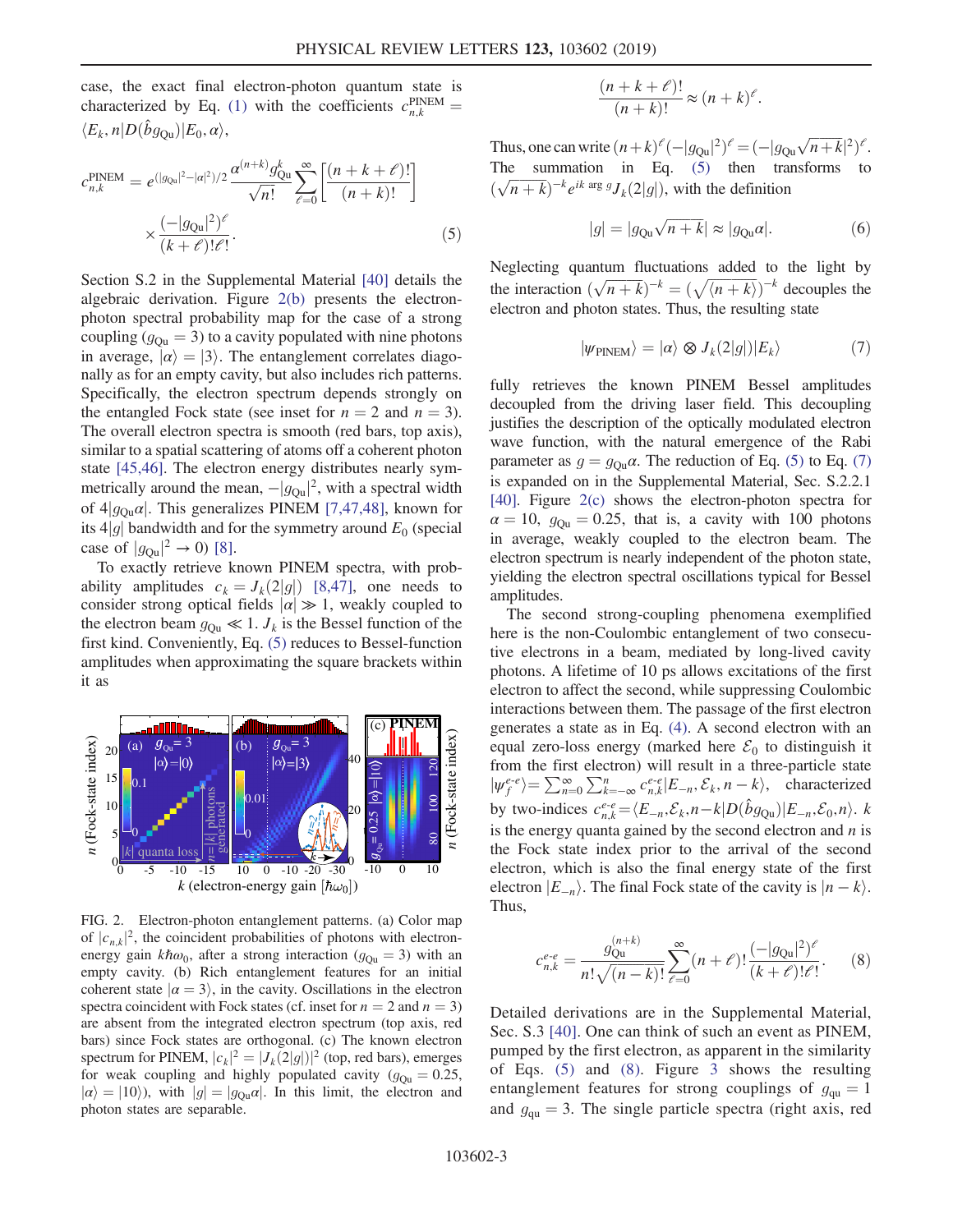<span id="page-3-0"></span>

FIG. 3. Electron-electron interaction for two distant electrons in a beam, mediated by long-lived photons. The color map  $|c_{n,k}^{e-e}|^2$  is the coincident probability for  $n\hbar\omega_0$  energy loss of the first electron and  $k\hbar\omega_0$  gain of the second. (a) Strong coupling,  $g_{\text{Qu}} = 1$ , allows for mutually exclusive states (dash circle) of the electron pair, where if the first electron loses one quantum, the second cannot be lossless. (b) Stronger interactions induce rich entanglement features. (Inset) Lineout of the second electron spectra, coincident with  $n = 12$ .

bars) is smooth, while oscillations appear in coincidence measurements. See the inset of Fig. [3\(b\)](#page-3-0) for a spectrum of the second electron, coincident with a 12-quanta-loss state of the first electron. In such an electron-pair experiment, energy gains are unique to the second electron and hence could be used to record coincident spectra without separating the paths of the two electrons.

The last part of this Letter utilizes the above derivations to quantitatively evaluate the coupling constant via PINEM. Specifically, the term  $g = g_{\text{Qu}}\alpha$  in Eq. [\(6\)](#page-2-4) links the coupling constant to the classical acceleration of an electron by the mode's field. The field is represented as a coherent state  $|\alpha\rangle$ , and the acceleration or deceleration is represented by g. For an electron traveling the path  $0 < z < L$  near a straight arm of the cavity, the parallel acceleration is given by the lightfield component  $E_z^{(\omega)}(z,t(z))$ , evaluated for time  $t(z)$ . The superscript  $\omega$  indicates a frequency dependence. The classically calculated electron-energy gain within the interaction region is  $q \int_0^L E_z^{(\omega)}(z, t(z)) dz$ , where q is the electron charge (transverse recoil is negligible, see Supplemental Material, Sec. S.1.2.2 [\[40\]](#page-5-17)).  $g$  is then the dimensionless ratio between the electron-energy gain and the photon energy [Eq. [\(3\)](#page-1-3) in Ref. [\[8\]](#page-4-6) ], which with Eq. [\(6\)](#page-2-4) determines the coupling constant as

<span id="page-3-1"></span>
$$
g_{\mathbf{Qu}} = \frac{g}{\alpha} = \frac{1}{\alpha} \frac{q}{2\hbar\omega} \int_{0}^{L} E_z^{(\omega)}(z, t(z)) dz.
$$
 (9)

Although  $g_{\text{Ou}}$  is calculated from classical fields, it is a geometrical property of the apparatus for a given electron zero-loss energy, since  $|\alpha| = \sqrt{n} \propto E_z$ . Intuitively, one can interpret  $g_{\text{Ou}}$  as the strength of a PINEM effect for one cavity photon. Equation [\(9\)](#page-3-1) has few important aspects, especially when implemented to a long interaction length, e.g., many microns: (i) The optimal coupling occurs when  $E_z^{(\omega)}(z,t(z))$  is constant along the electron trajectory, which is the phase-matching condition. (ii) The field per photon  $E_z^{(\omega)}$  scales as  $1/\sqrt{L}$  and, for a given waveguide cross section and a given field, the coupling scales as L. Thus, the optimal coupling scales as  $\sqrt{L}$ . (iii) Conceptually, the ultimate coupling would be for a straight waveguide with periodic boundary conditions and length L. One can realistically reach  $1/\sqrt{2}$  of that, when accounting for a backward propagating mode. (iv) The coupling bandwidth is limited by dispersion [see Fig. [1\(b\)\]](#page-1-0).

A cavity design for a strong coupling requires a small optical-mode volume, matching the velocity of the electron with that of the mode, and a meaningful field component  $E_z$ in vacuum. Those can be achieved in WGM cavity, based on a straight single-mode waveguide [see Fig. [1\(a\)\]](#page-1-0). The waveguide's width plays multiple roles: it minimizes the mode volume, increases the evanescent tails in vacuum that interact with the electron, increases the field component  $E_z$ , and pushes the modal phase velocity towards the speed of the relativistic electrons. The photon lifetime in the cavity has to be substantially longer than the temporal extent of the electron and the time it interacts with the cavity. For example, a quality factor of 500, corresponding to a lifetime of 1500 fs for photons with energies of 1.166 eV, suffices for electron pulses of 200 fs [\[49\]](#page-5-21), interacting over  $L = 100 \mu$ m.

Figure [4](#page-3-2) shows the coupling of electron beams to a mode with a photon energy of  $\hbar \omega_0 = 1.166 \text{ eV}$  (vacuum

<span id="page-3-2"></span>

FIG. 4. (a) The coupling constant to a 100- $\mu$ m-long Si<sub>3</sub>N<sub>4</sub> stepindex waveguide (left axis, blue) and the phase-matched electron energy (right axis, orange) for 1064 nm photons, as a function of the waveguide diameter. This calculation assumes periodic boundary conditions, thus, a realistic coupling would be smaller by  $\sqrt{2}$ . (b) The coupling bandwidth (orange) narrows for longer interactions. Increased dispersion (e.g., Si, blue line) can result in a narrower bandwidth than the free spectral range (dash diagonal), which limits the coupling to a single optical mode at most.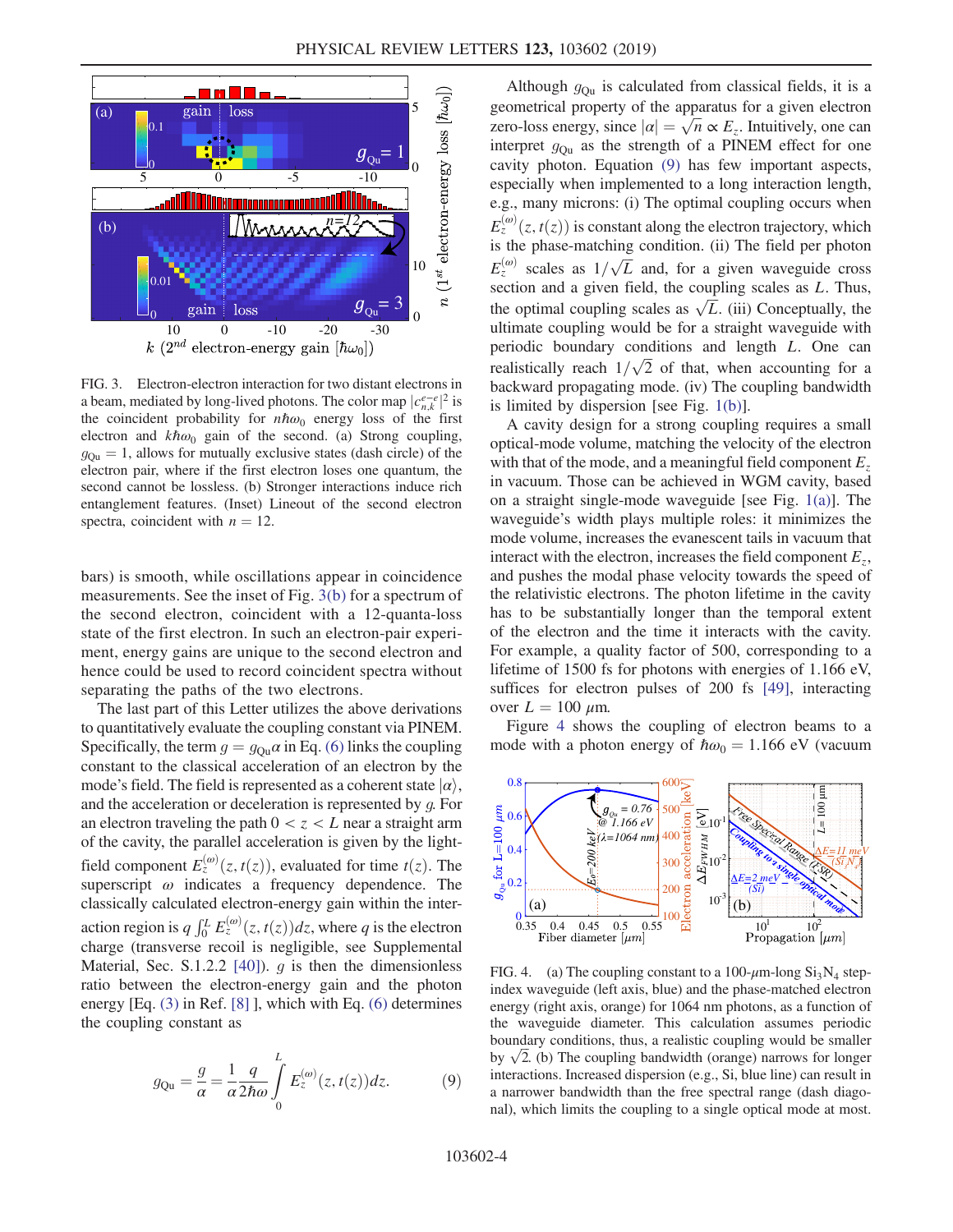wavelength  $\lambda = 1064$  nm) in a step index profile [\[50\]](#page-5-22). For the selected parameters (100  $\mu$ m waveguide length with 463 nm diameter, electron zero-loss energy of 200 keV), I find numerically that  $E<sub>z</sub>$  on the outer surface of a waveguide populated by a coherent state  $|\alpha\rangle$  is 0.0177×  $|\alpha|$  V/ $\mu$ m. For  $|\alpha| = 1$ , such a field accelerates an electron by 15 meV/ $\mu$ m. When substituted into Eq. [\(9\),](#page-3-1) the coupling is  $g_{\text{Ou}} = 0.76$  (see more details in Supplemental Material, Sec. S.5.1 [\[40\]](#page-5-17)). Figure [4\(b\)](#page-3-2) presents the spectral width of the interaction, derived from the coherence length [\[51\]](#page-5-23). Comparison to the free spectral range for cavities with total circumference of 2L (dashed line) indicates the number of modes with which the electron may couple. A  $Si<sub>3</sub>N<sub>4</sub>$  cavity (orange line) allows for phase matching with four optical modes, while silicon (blue line, for 213 nm diameter) allows for the coupling of a single optical mode, or none.

A racetrack cavity with a  $100-\mu$ m-long straight arm, mentioned above, and a negligible semicircle circumference can reach a coupling strength of  $g_{\text{Qu}} = 0.76/\sqrt{2} = 0.53$ , where the  $\sqrt{2}$  accounts for the noninteracting cavity arm. The field evanescence length in vacuum is 120 nm. Thus, an electron beam with a semiconvergence angle of 0.15 mrad and a waist of 10 nm would experience a uniform light field. These are achievable parameters in contemporary electron microscopes. With this design scheme, unprecedented strong-coupling and long-lived entanglement effects may be reached in the not-distant future.

To conclude, this Letter proposes a path towards a strong-coupling regime between electrons and cavity photons based on narrow-band phase matching and investigates phenomena that this regime may enable. The analytical model addresses EELS and PINEM on an equal footing alongside strong-coupling phenomena. The coupling  $g_{\text{Qu}}$ , which can be understood as the PINEM Rabi parameter  $g$ per one driving photon, may be retrieved experimentally using PINEM, via Eq. [\(9\),](#page-3-1) or using EELS via the energy loss probability  $|g_{\text{Qu}}|^2$ , per optical mode. Additionally, strong coupling to a cavity can entwine the quantum state of two consecutive electrons, entangling their final energies. These phenomena, and the concrete design approach brought here, set a road map for experiments on free electrons strongly coupled with photons. In the future, the ability to imprint quantum-optical states on relativistic electron beams may enable the use of electrons as information carriers. The fundamental differences between light and electrons may open new horizons. One example is the use of the high efficiency of electron detection to herald single- or multiple-photon sources. Another is longdistance communication in outer space, where matter beams exhibit superior divergence properties and allow for manipulation with electric and magnetic fields.

This project has received funding from the European Union's Horizon 2020 research and innovation programme under the Marie Skłodowska-Curie Grant Agreement No. 752533. I gratefully acknowledge Sergey V. Yalunin, Hugo Lourenço-Martins, Armin Feist, and Claus Ropers for illuminating discussions and support.

<span id="page-4-0"></span>[\\*](#page-0-0) ofer.kfir@phys.uni-goettingen.de

- <span id="page-4-1"></span>[1] A. Einstein, B. Podolsky, and N. Rosen, Can quantummechanical description of physical reality be considered complete?, Phys. Rev. 47[, 777 \(1935\)](https://doi.org/10.1103/PhysRev.47.777).
- [2] G. Weihs, T. Jennewein, C. Simon, H. Weinfurter, and A. Zeilinger, Violation of Bell's Inequality under Strict Einstein Locality Conditions, [Phys. Rev. Lett.](https://doi.org/10.1103/PhysRevLett.81.5039) 81, 5039 (1998).
- <span id="page-4-2"></span>[3] A. Aspect, Bell's inequality test: More ideal than ever, [Nature \(London\)](https://doi.org/10.1038/18296) 398, 189 (1999).
- [4] M. A. Nielsen and I. L. Chuang, Quantum Computation and Quantum Information, 10th ed. (Cambridge University Press, Cambridge, England, 2010).
- <span id="page-4-3"></span>[5] S. Wengerowsky, S. K. Joshi, F. Steinlechner, J. R. Zichi, S. M. Dobrovolskiy, R. van der Molen, J. W. N. Los, V. Zwiller, M. A. M. Versteegh, A. Mura, D. Calonico, M. Inguscio, H. Hübel, L. Bo, T. Scheidl, A. Zeilinger, A. Xuereb, and R. Ursin, Entanglement distribution over a 96-km-long submarine optical fiber, [Proc. Natl. Acad. Sci.](https://doi.org/10.1073/pnas.1818752116) U.S.A. 116[, 6684 \(2019\).](https://doi.org/10.1073/pnas.1818752116)
- <span id="page-4-5"></span><span id="page-4-4"></span>[6] J. Yin et al., Satellite-to-Ground Entanglement-Based Quantum Key Distribution, Phys. Rev. Lett. 119[, 200501 \(2017\).](https://doi.org/10.1103/PhysRevLett.119.200501)
- [7] B. Barwick, D. J. Flannigan, and A. H. Zewail, Photoninduced near-field electron microscopy, [Nature \(London\)](https://doi.org/10.1038/nature08662) 462[, 902 \(2009\)](https://doi.org/10.1038/nature08662).
- <span id="page-4-6"></span>[8] A. Feist, K. E. Echternkamp, J. Schauss, S. V. Yalunin, S. Schäfer, and C. Ropers, Quantum coherent optical phase modulation in an ultrafast transmission electron microscope, [Nature \(London\)](https://doi.org/10.1038/nature14463) 521, 200 (2015).
- [9] C. Kealhofer, W. Schneider, D. Ehberger, A. Ryabov, F. Krausz, and P. Baum, All-optical control and metrology of electron pulses, Science 352[, 429 \(2016\).](https://doi.org/10.1126/science.aae0003)
- [10] K. E. Echternkamp, A. Feist, S. Schäfer, and C. Ropers, Ramsey-type phase control of free-electron beams, [Nat.](https://doi.org/10.1038/nphys3844) Phys. 12[, 1000 \(2016\).](https://doi.org/10.1038/nphys3844)
- [11] G. M. Vanacore, I. Madan, G. Berruto, K. Wang, E. Pomarico, R. J. Lamb, D. McGrouther, I. Kaminer, B. Barwick, F. J. G. de Abajo, and F. Carbone, Attosecond coherent control of free-electron wave functions using semiinfinite light fields, [Nat. Commun.](https://doi.org/10.1038/s41467-018-05021-x) 9, 2694 (2018).
- <span id="page-4-7"></span>[12] K. E. Priebe, C. Rathje, S. V. Yalunin, T. Hohage, A. Feist, S. Schäfer, and C. Ropers, Attosecond electron pulse trains and quantum state reconstruction in ultrafast transmission electron microscopy, [Nat. Photonics](https://doi.org/10.1038/s41566-017-0045-8) 11, 793 (2017).
- [13] Y. Morimoto and P. Baum, Diffraction and microscopy with attosecond electron pulse trains, Nat. Phys. 14[, 252 \(2018\).](https://doi.org/10.1038/s41567-017-0007-6)
- [14] M. Kozák, N. Schönenberger, and P. Hommelhoff, Ponderomotive Generation and Detection of Attosecond Free-Electron Pulse Trains, Phys. Rev. Lett. 120[, 103203 \(2018\).](https://doi.org/10.1103/PhysRevLett.120.103203)
- <span id="page-4-8"></span>[15] F. J. García de Abajo and M. Kociak, Electron energy-gain spectroscopy, New J. Phys. 10[, 073035 \(2008\).](https://doi.org/10.1088/1367-2630/10/7/073035)
- [16] P. Das, J. D. Blazit, M. Tencé, L. F. Zagonel, Y. Auad, Y. H. Lee, X. Y. Ling, A. Losquin, C. Colliex, O. Stéphan, F. J. García de Abajo, and M. Kociak, Stimulated electron energy